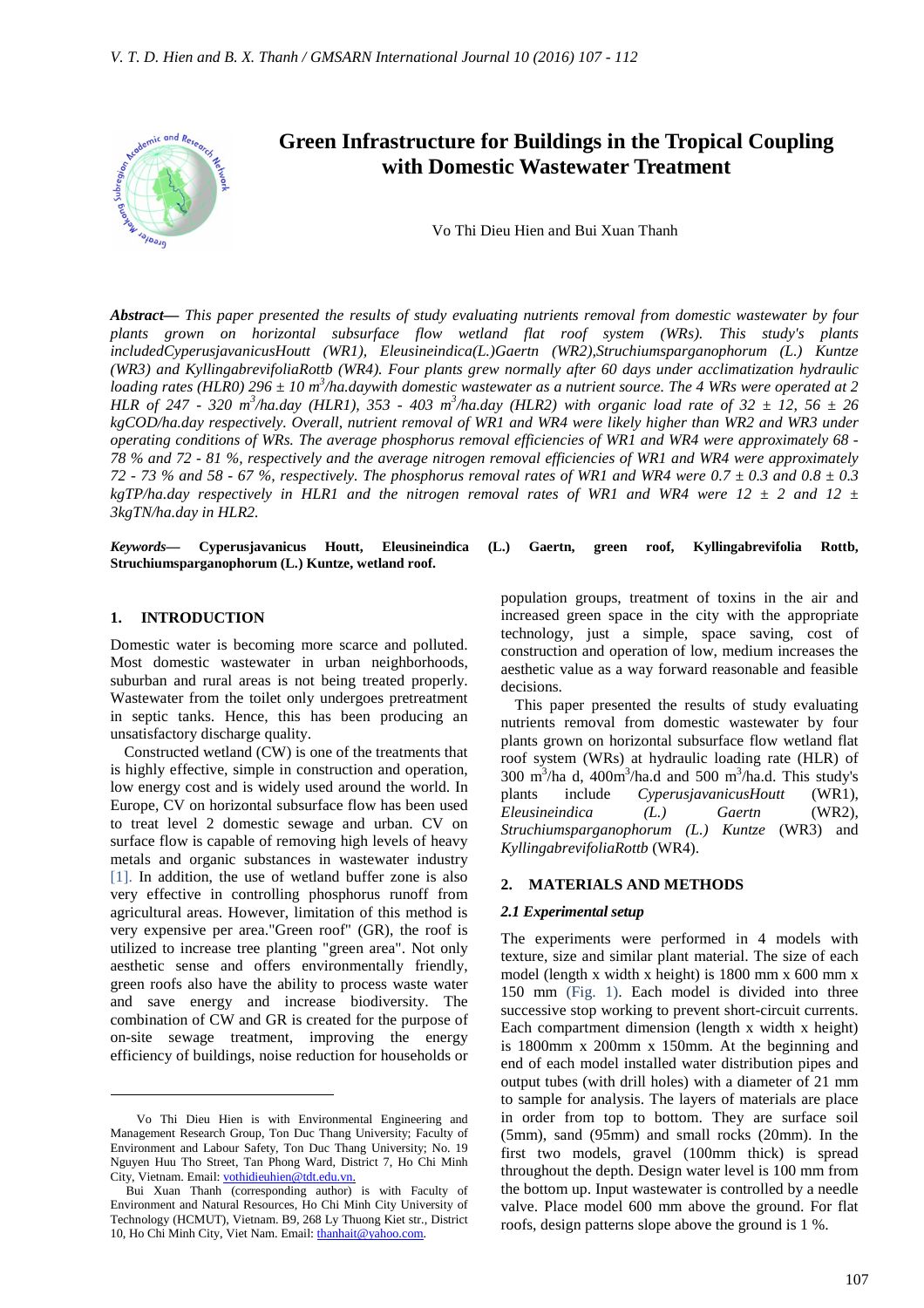

**Fig. 1. Model of the WR systems.** 

# *2.2. Domestic wastewater*

Domestic wastewater was taken from the last chamber of a septic tank in a cafeteria in Ho Chi Minh City University of Technology (HCMUT). The characteristics of wastewater was  $114 \pm 31$  mg COD/L,  $46 \pm 16$  mg TN/L,  $0.4 \pm 0.1$  mg NO<sub>3</sub>-N/L, and  $0.9 \pm 0.7$  mg TP/L. During the study period, wastewater pH varied between

# 6.3 and 7.7.

# *2.3. Experimental plants*

The selection of plants to study adopted the following criteria: easy to grow, with vigor and ability to thrive in harsh conditions; ability to treat wastewater; aesthetics, broad coverage; locally available and low cost. The plants are described in detail in Table 1.

# *2.4. Sampling and analysis*

## *2.4.1. Sampling*

The influent samples were taken in sewage pipes flowing into 4 models, the effluent samples were taken at the output pipe position at the end of each model. Sample analysis was performed an average of 3 times/week for about 8 to 9 hours. The temperature patterns around the area ranging from  $27^0C$  to  $30^0C$ . Water samples were collected in plastic bottles. The necessary parameters  $(COD, TP, NH<sub>4</sub><sup>+</sup>-N, NO<sub>2</sub>-N, NO<sub>3</sub><sup>-</sup>-N, TKN, and SS)$ were analyzed according to standard methods [2].

|  | Table. 1. Experimental plants on WRs |
|--|--------------------------------------|
|--|--------------------------------------|

| Plants          | WR1                                               | WR <sub>2</sub>                 | WR3                                      | WR4                     |  |
|-----------------|---------------------------------------------------|---------------------------------|------------------------------------------|-------------------------|--|
| Scientific name | CyperusjavanicusHoutt                             | Eleusineindica<br>$(L.)$ Gaertn | Struchiumsparganophorum<br>$(L.)$ Kuntze | KyllingabrevifoliaRottb |  |
| Density         | 12 plants/ $m2$                                   |                                 |                                          |                         |  |
| Characteristic  | The initial height/length was shorter than 20 mm. |                                 |                                          |                         |  |
| Images          |                                                   |                                 |                                          |                         |  |



### **3. RESULTS AND DISCUSSION**

### *3.1. Plant growth and acclimatization*

Plants of WR1 – WR4 were planted on 12/11/2013 with

WR1 – *CyperusjavanicusHoutt*, WR2 – *Eleusineindica (L.) Gaertn*., WR3 – *Struchiumsparganophorum (L.) Kuntze*and WR4 – *KyllingabrevifoliaRottb*. In order for the plants to adapt gradually to the WR conditions, the models were operated with tap water for the first 10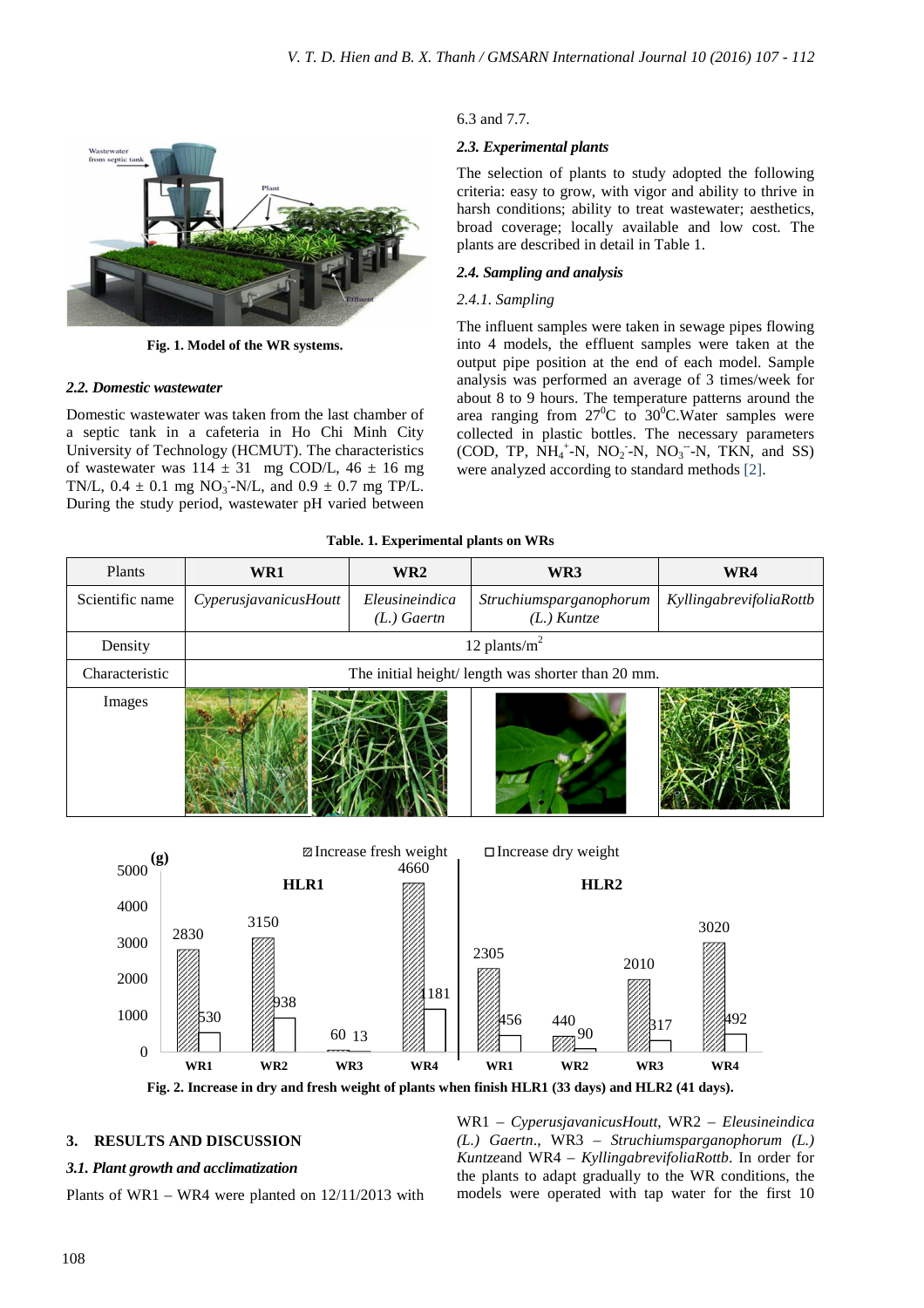days. At this time, the plants grew slowly and some leaves turned yellow. From day 11, the systems were operated with wastewater to provide nutrients for plants and biofilm development. At this time, leaves of plants turned normal green and grew some new buds. During this period, the hydraulic load rate was about  $296 \pm 10$ m<sup>3</sup>/ha.day corresponding to hydraulic retention time (HRT) of about  $31 \pm 1$  hours.

The plants were harvested when a hydraulic loading rate was completed. At the end of HLR1, the fresh weight of plants in WR1, WR2, WR3 and WR4 increased 2,830; 3,150; 60 and 4,660 g respectively, the dry weight were 530; 938; 13 and 1,181 g, respectively. It meant that the growth rate of plants was sorted in descending order to WR4, WR2, WR1 and WR3. At the end of HLR2, the fresh weight of plants in WR1, WR2, WR3 and WR4 increased 2,305; 440; 2,010 and 3,020 g respectively, the dry weight were 456; 90; 317 and 492 g respectively (Fig.2). In other words, the growth rate of the plants changed in which it was sorted in descending order to WR4, WR1, WR3 and WR2.

#### *3.2. Treatment performance*

#### *3.2.1. COD removal*

COD are removed in CW due to the biodegradation and filtration through media layers. Both aerobic and anaerobic processes reduce organic carbon in CW. Root system creates an ideal environment for the development of suspended adhesive microorganism. Biodegradation occurs when dissolved organic matter is brought in contact with the adhesive microorganism layer on submerged body of plant, root systems and filter material layer. In this study, output COD concentrations were lower than 100 mg/L and complied CITAI standard (2003) of the European for reuse in additional surface water sources, urban landscaping and irrigation in agricultural and quality standards for recycled water to irrigate and clean street in Taiwan (TWEA) [3].

In the acclimatization period of average 288 - 300 m<sup>3</sup>/ha.day, COD removal of WR1 was (79  $\pm$  8% or 28  $\pm$ 5 kgCOD/ha.day), WR2 was  $(75 \pm 11\% \text{ or } 27 \pm 8$ kgCOD/ ha.day), WR3 was  $(82 \pm 11\% \text{ or } 30 \pm 5 \text{ kgCOD}/$ ha.day) and WR4 was  $(86 \pm 8\% \text{ or } 30 \pm 5 \text{ kgCOD}/$ ha.day). For removal efficiency and removal rate, plants of WR3 and WR4 were higher than other plants.

The influent COD concentrations at the average HLR1  $(247 - 320 \text{ m}^3/\text{ha/day})$  varied from 78 - 168 mg/L. The average effluent COD concentrations ranged from 3 - 49 mg/L which is lower than the wastewater reuse standard of GAZA (2002) for agriculture irrigation purpose (150 mg/L) and TWEA standard for watering plants, washing lines (100 mg/L) [5]. For removal efficiency and removal rate, plants of WR1 and WR4 were higher than other plants. The WR1 – WR4 were  $(78 \pm 7\% \text{ or } 22 \pm 9)$ kgCOD/ ha.day), (73  $\pm$  19% or 21  $\pm$  7 kgCOD/ ha.day),  $(70 \pm 16\% \text{ or } 21 \pm 9 \text{ kgCOD/} \text{ ha.day})$  and  $(81 \pm 11\% \text{ or } 11 \pm 9 \text{ kgCOD/} \text{ ha.day})$  $24 \pm 9$  kgCOD/ ha.day) (Fig. 3) respectively. At HLR2  $(353 - 403 \text{ m}^3/\text{ha.day})$ , the COD removal efficiencies were about 39 - 88%. The highest efficiency was in WR4  $(79 \pm 11\%)$ . The COD removal efficiencies and rates of WR1 and WR4 were higher than others. In general, the

COD removal efficiency of the HLR2 was slightly lower than those of the HLR1. However, the COD removal rate of the HLR2 was higher than those of the HLR1.

The comparison with the experimental results of the before studies, the COD removal rate at HLR2 of this study was higher than the results of the before studies [5] and the removal efficiency was higher than the one of [6, 7, 8]*.* 

### *3.2.2. Nitrogen removal*

For constructed wetland environment, the deeper layers of material, the lower the dissolved oxygen gradually creates conditions for denitrification to nitrogen gas occurs.

Input and output Nitrate concentrations were less than 3 mg/L and met the standard of QCVN 14:2008 column  $B \leq 50$  mg/L) [8], reached the reusing requirements for the purpose of groundwater addition, soil and two lanes improvement in the inner city (Jordan, 2003) ( $\leq 45$ ) mg/L) [3] and GAZA (2002) for agriculture irrigation purpose (50 mg/L). Almost of effluent  $NH_4^+$ -N concentrations were lower than 10 mg/L and reached column B of QCVN 14:2008, soil and two lanes improvement in the inner city ( $\leq 10$  mg/L). All of effluent TN concentrations met the reusing standard of Jordan (2003) for the purpose of groundwater addition ( $\leq$ 30 mg/L), soil and two lanes improvement in the inner city ( $\leq 45$  mg/L).

At the HLR1, the average nitrogen removal efficiency (rate) in WR1, WR2, WR3 and WR4 were  $72 \pm 22\%$  (7.2)  $\pm$  3.8 kgTN/ha.day), 48  $\pm$  20% (4.8  $\pm$  2.5 kgTN/ha.day),  $59 \pm 26\%$  (6.9  $\pm$  5.5 kgTN/ha.day),  $58 \pm 20\%$  (7.2  $\pm$  4.6 kgTN/ha.day) respectively. This indicates plants of WR1 and WR4 had the best nitrogen removal capacity. The best was the WR4.

At the HLR2, the average nitrogen removal efficiency (rate) in WR1, WR2, WR3 and WR4 were  $73 \pm 8\%$  (12)  $\pm$  2 kgTN/ha.day), 59  $\pm$  15% (10  $\pm$  4 kgTN/ha.day), 68  $\pm$ 10% (12  $\pm$  3 kgTN/ha.day), 67  $\pm$  13% (12  $\pm$  3 kgTN/ha.day) respectively. In comparison to HLR1, the removal rates of plants were stable and increased remarkably. The best was the plant WR1 (Fig. 4).In general, the TN removal rate and efficiency of this study was lower than the results of the before studies [5] but it was higher than the one of [9]*.*

#### *3.2.3. Phosphorous removal*

At the HLR1, the average TP removal efficiency (rate) in WR1, WR2, WR3 and WR4 were  $94 \pm 6\%$  (0.7  $\pm$  0.3 kgTP/ha.day), 54  $\pm$  17% (0.5  $\pm$  0.4 kgTP/ha.day), 53  $\pm$ 16% (0.5  $\pm$  0.3 kgTP/ha.day), 91  $\pm$  8% (0.8  $\pm$  0.3 kgTP/ha.day) respectively. This indicates the plant of WR4 had the best TP removal capacity. The difference of TP removal in these plants of WR1, WR2 and WR3 was insignificant.

At the HLR2, the average nitrogen removal efficiency (rate) in WR1, WR2, WR3 and WR4 were  $74 \pm 16\%$  (0.4)  $\pm$  0.2 kgTP/ha.day), 62  $\pm$  23% (0.4  $\pm$  0.2 kgTP/ha.day),  $83 \pm 8\%$  (0.5  $\pm$  0.3 kgTP/ha.day), 79  $\pm$  12% (0.5  $\pm$  0.2 kgTP/ha.day) respectively. This indicates the difference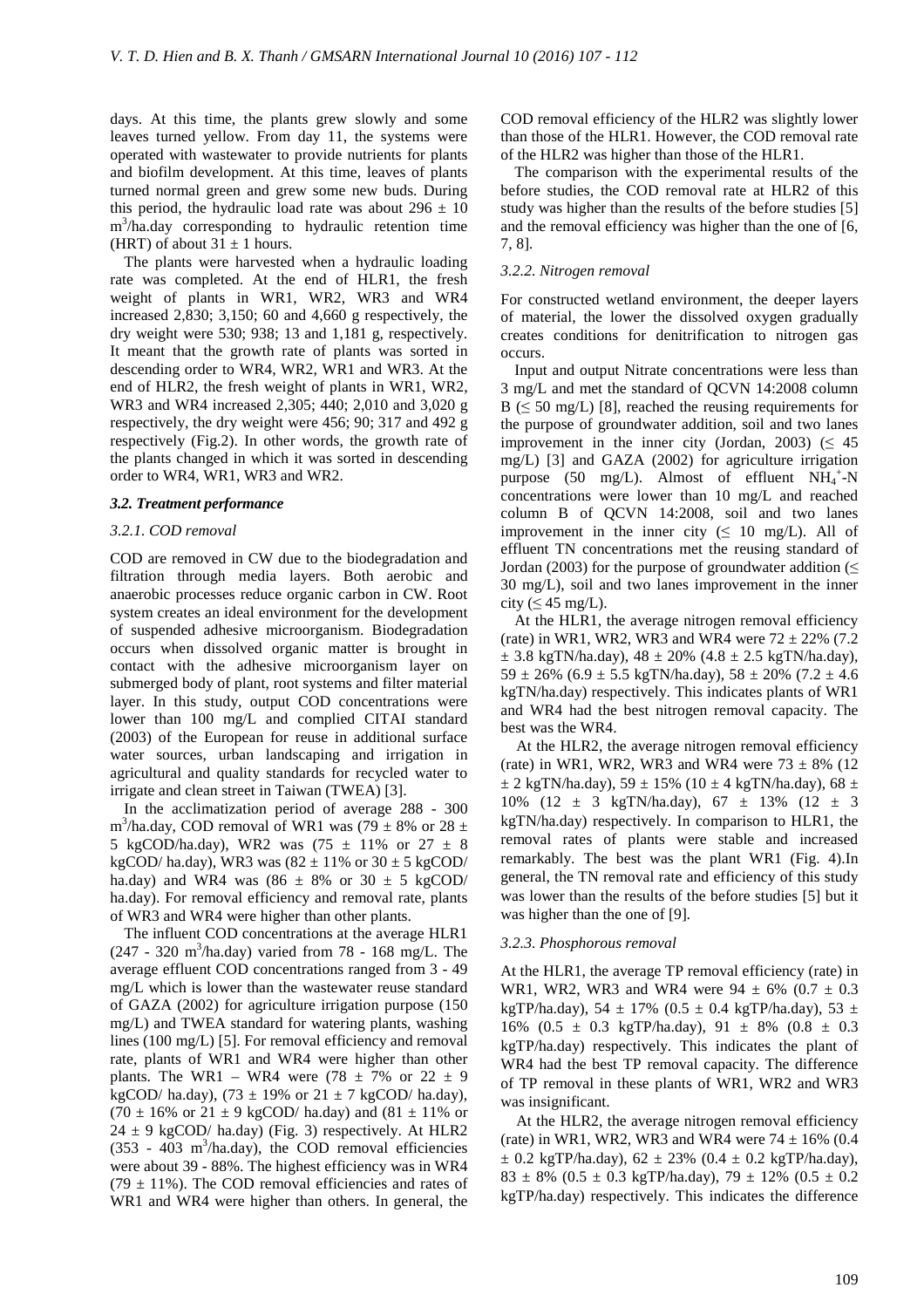of TP removal in the plants was insignificant. In comparison to the HLR1, the removal rates of the plants tended to decrease (Fig. 5).

For the removal efficiency, this study was higher than [5] and [9]. However, for the removal rate, this study was lower than [5].

The effluent TP concentration of all WRs was less than 6 mg/L which complied with Vietnamese national technical regulation on domestic wastewater (QCVN 14:2008/BTNMT, level A). According to CITAI (2003), water reuse for irrigation purposes have  $TP \leq 2$  mg/L. The recycled water standard for landscaping purposes is recommended for HCM city with  $\leq 6$  mg/L (Dan et al., 2008). The reuse water standard of GAZA (2002) for seawater outfall is  $\leq$  5 mg/L (PO4 – P). Therefore, WRs effluent TP concentrations can be used for reuse purposes.